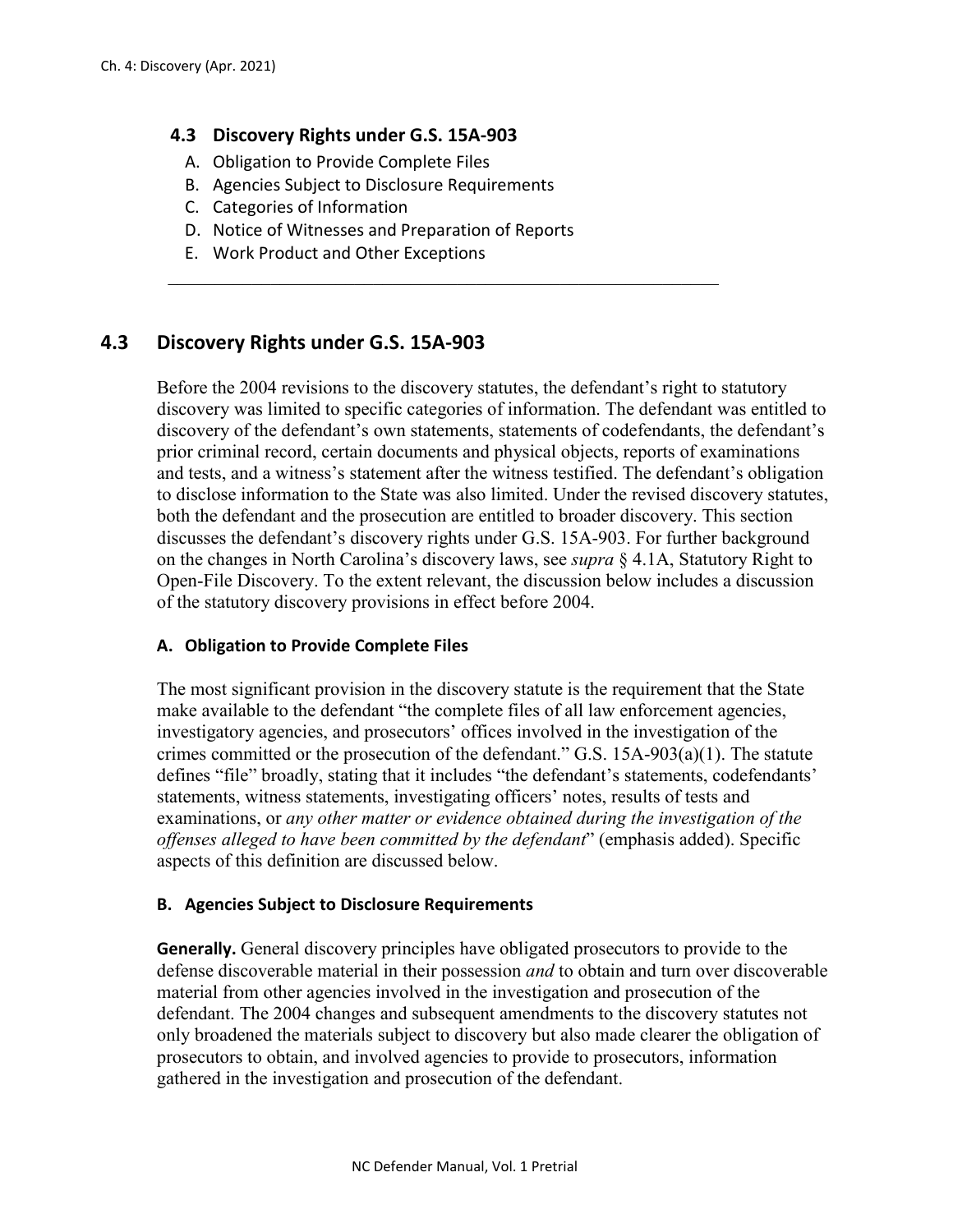G.S. 15A-501(6), adopted in 2004, provides that following an arrest for a felony, a law enforcement officer must make available to the State all materials and information obtained in the course of the investigation. *See* S.L. 2004-154, s. 11 (S 52). Because this obligation appears in the statutes on law enforcement, it was easy to overlook. G.S. 15A-903 was therefore amended in 2007 to reinforce the obligation of law enforcement agencies to provide discoverable material to the prosecutor. *See* S.L. 2007-183 (H 786); G.S. 15A-903(c) (law enforcement and investigatory agencies must on a timely basis provide to the prosecutor a copy of their complete files related to a criminal investigation or prosecution).

G.S. 15A-903(a)(1)b1., also added in 2007 and revised in 2011, further clarifies the State's discovery obligation to turn over information obtained by investigatory agencies by defining such agencies as including any entity, "public or private," that obtains information on behalf of a law enforcement agency or prosecutor's office in connection with the investigation or prosecution of the defendant. *See* S.L. 2007-393, s. 1 (S 1130); 2011-250, s. 1 (H 408). This provision includes, for example, private labs that do testing as part of the investigation or prosecution.

**Duty to investigate and obtain.** Prosecutors, on behalf of the State, have a duty to investigate whether entities involved in the investigation and prosecution of the defendant have discoverable information. *See* G.S. 15A-903(a)(1) (making "State" responsible for providing complete files to defendant); *State v. Tuck*, 191 N.C. App. 768, 772–73 (2008) (rejecting argument that prosecutor complied with discovery statute by providing defense with evidence once prosecutor received it; State violates discovery statute if "(1) the law enforcement agency or prosecuting agency was aware of the statement or through due diligence should have been aware of it; and (2) while aware of the statement, the law enforcement agency or prosecuting agency should have reasonably known that the statement related to the charges against defendant yet failed to disclose it"); *see also* G.S. 15A-910(c) (personal sanctions against prosecutor inappropriate for untimely disclosure of discoverable information in law enforcement and investigatory agency files if prosecutor made reasonably diligent inquiry of agencies and disclosed the responsive materials). *But cf. State v. James*, 182 N.C. App. 698, 702 (2007) (State's discovery obligation applies to "all existing evidence known by the State but does not apply to evidence yet-to-be discovered by the State").

The State has a comparable constitutional obligation to investigate, obtain, and disclose records of others acting on the State's behalf. *See infra* § 4.5H, Prosecutor's Duty to Investigate.

**Particular agencies.** Clearly, files within the prosecuting district attorney's own office are subject to the obligation to produce. The files include any materials obtained from other entities; they need not be generated by the prosecutor's office.

The files of state and local law-enforcement offices, public and private entities, and other district attorney's offices involved in the investigation or prosecution are likewise subject to the obligation to produce.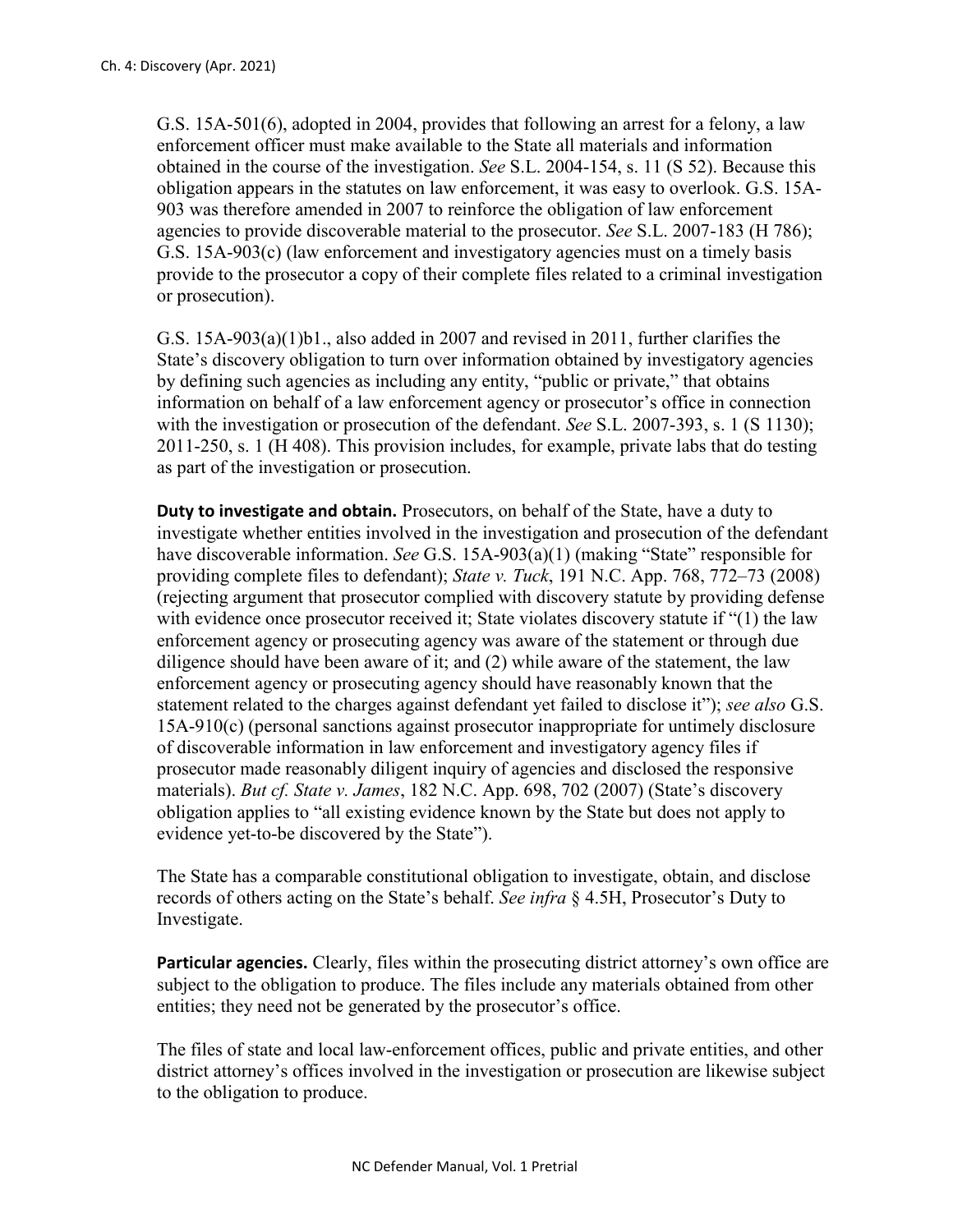The files of state and local agencies that are not law-enforcement or prosecutorial agencies, such as schools and social services departments, are not automatically subject to the State's obligation to produce. A defendant would still be entitled to the information in several instances.

- *Information part of State's file*. Because of sharing arrangements, law enforcement and prosecutorial agencies may have received a broad range of information from other agencies, which are then part of the State's files and must be disclosed. *See, e.g.,* G.S. 7B-307 (requiring that social services departments provide child abuse report to prosecutor's office and that local law enforcement coordinate its investigation with protective services assessment by social services department); G.S. 7B-3100 (authorizing sharing of information about juveniles by various agencies, including departments of social services, schools, and mental health facilities); 10A N.C. ADMIN. CODE 70A .0107 (requiring social services department to report to prosecutor about criminal violations by a person other than a parent, guardian, or caretaker). If the materials contain confidential information that the prosecutor believes should not be disclosed, the prosecutor must obtain a protective order under G.S. 15A-908 to limit disclosure.
- *Information in prosecutor's custody or control*. The State's obligation to disclose applies to materials "within the possession, custody or control of the prosecutor." *State v. Pigott*, 320 N.C. 96, 102 (1987) (citation omitted). "Custody" or "control" mean a right of access to the materials; the prosecutor need not have taken actual possession of the materials. *See State v. Crews*, 296 N.C. 607 (1979) (materials within possession of mental health center and social services department not discoverable because prosecution had neither authority nor power to release information and was denied access to it). A prosecutor may not simply leave materials in another entity's possession as a means of avoiding disclosure. *See generally Martinez v. Wainwright*, 621 F.2d 184, 188 (5th Cir. 1980) (prosecutor may not "avoid disclosure of evidence by the simple expedient of leaving relevant evidence to repose in the hands of another agency while utilizing his access to it in preparing his case for trial" (citation omitted)).
- *Information obtained on behalf of law enforcement or prosecutorial agency.* The State's obligation to disclose applies to materials of an outside agency if that agency obtains information on behalf of a law enforcement or prosecutorial agency and thus meets the definition of "investigatory agency" in G.S. 15A-903(a)(1)b1. *Compare State v. Pendleton*, 175 N.C. App. 230 (2005) (finding that social services department did not act in prosecutorial capacity when it referred matter to police and department employee sat in on interview between defendant and officer), *with State v. Morell*, 108 N.C. App. 465 (1993) (social worker in child abuse case acted as lawenforcement agent in interviewing defendant, rendering inadmissible custodial statements made to social worker without *Miranda* warnings).

A defendant also may obtain information directly from an agency or entity by subpoena or motion to the court. If counsel is uncertain whether the State is obligated to produce the information as part of its discovery obligations, counsel can move for an order compelling production by the State on the grounds described above or, in the alternative,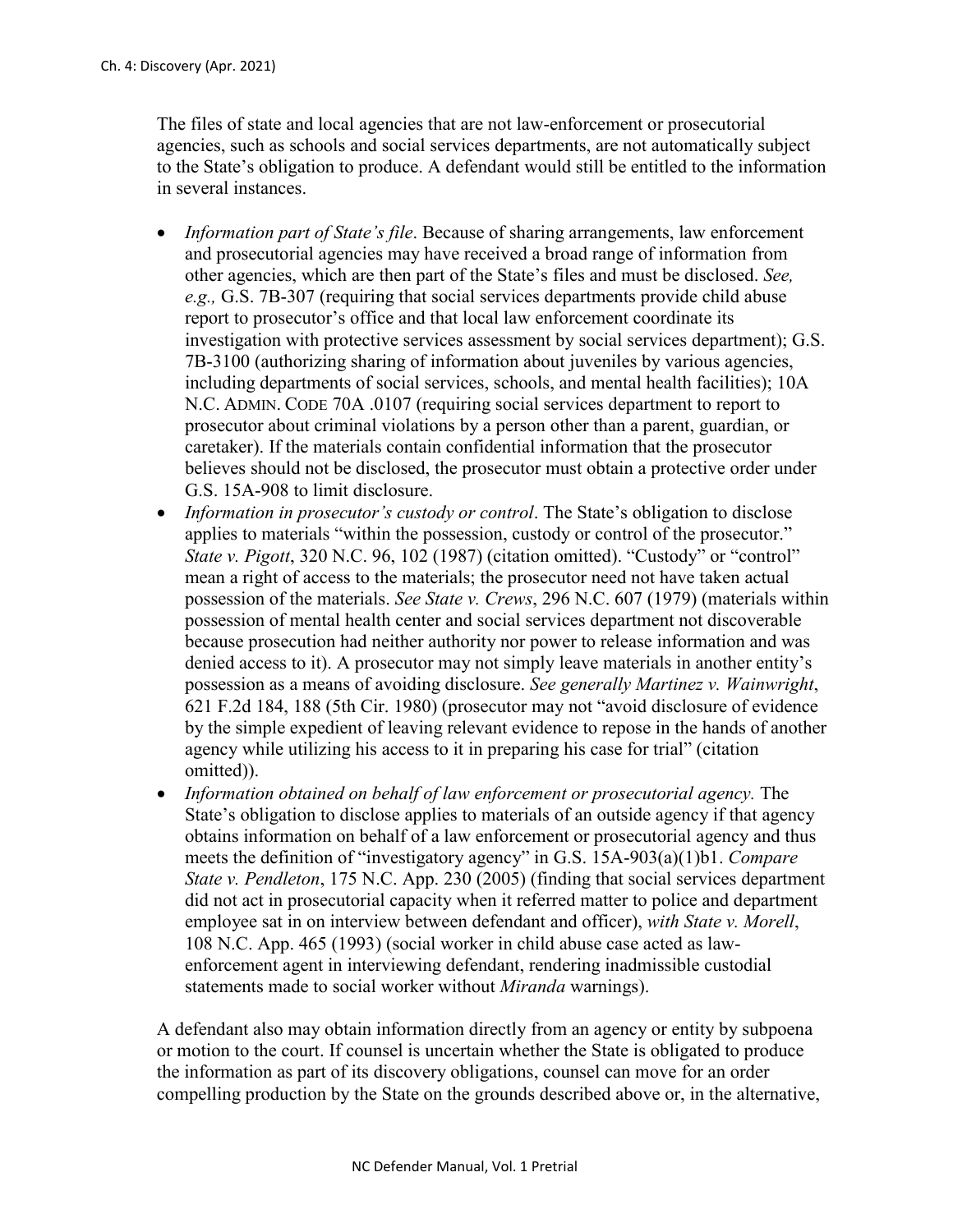compelling the agency to produce the materials. *See infra* § 4.6A, Evidence in Possession of Third Parties.

## **C. Categories of Information**

The discussion below addresses categories of information potentially covered by G.S. 15A-903(a)(1). For a discussion of additional categories of information discoverable on statutory or constitutional grounds, see *infra* § 4.4, Other Discovery Categories and Mechanisms; § 4.5, *Brady* Material; and § 4.6, Other Constitutional Rights. Counsel should include in discovery requests and motions all pertinent categories of information.

**Generally.** G.S. 15A-903(a)(1) requires the State to disclose its complete files to the defense. The term "file" should not be construed in its everyday sense as the mere paper file kept by the prosecutor in a particular case. G.S. 15A-903(a)(1)a. defines the term to include several specific types of evidence, discussed below. It also includes a catch-all category of "any other matter or evidence obtained during the investigation of the offenses alleged to have been committed by the defendant." (The term "file" also covers every agency involved in the investigation and prosecution of the offenses. *See supra* § 4.3B, Agencies Subject to Disclosure Requirements). The disclosure requirements are considerably broader than under the pre-2004 discovery statutes.

**Practice note:** The defendant has the right to inspect the original of any discoverable item and to obtain a copy. G.S. 15A-903(a)(1)d. Defense counsel should not accept a copy if he or she needs to review the originals, e.g., examine photographs; nor should counsel accept the mere opportunity to review materials if he or she needs a copy for further study.

**Statements of defendant.** G.S. 15A-903(a)(1)a. requires the State to disclose all statements made by the defendant. *See also Clewis v. Texas*, 386 U.S. 707, 712 n.8 (1967) (suggesting that due process may require disclosure of a defendant's statements). In contrast to the pre-2004 statute, which required disclosure of the defendant's statements if relevant, the current statute contains no limitation on the obligation to disclose.

For a discussion of the State's obligation to record interrogations of defendants, see *infra*  § 14.3G, Recording of Statements (2d ed. 2013).

**Statements of codefendants.** G.S. 15A-903(a)(1)a. requires the State to disclose all statements made by codefendants. In contrast to the pre-2004 statute, which required disclosure if the State intended to offer a codefendant's statement at a joint trial, the statute contains no limitation on the obligation to disclose.

The statutory language requiring disclosure of a codefendant's statements applies whether the codefendant's statements are kept in the file in the defendant's case or are kept separately. G.S. 15A-903(a)(1)a. expressly defines the term "file" as including "codefendants' statements." The statute also includes "any other matter or evidence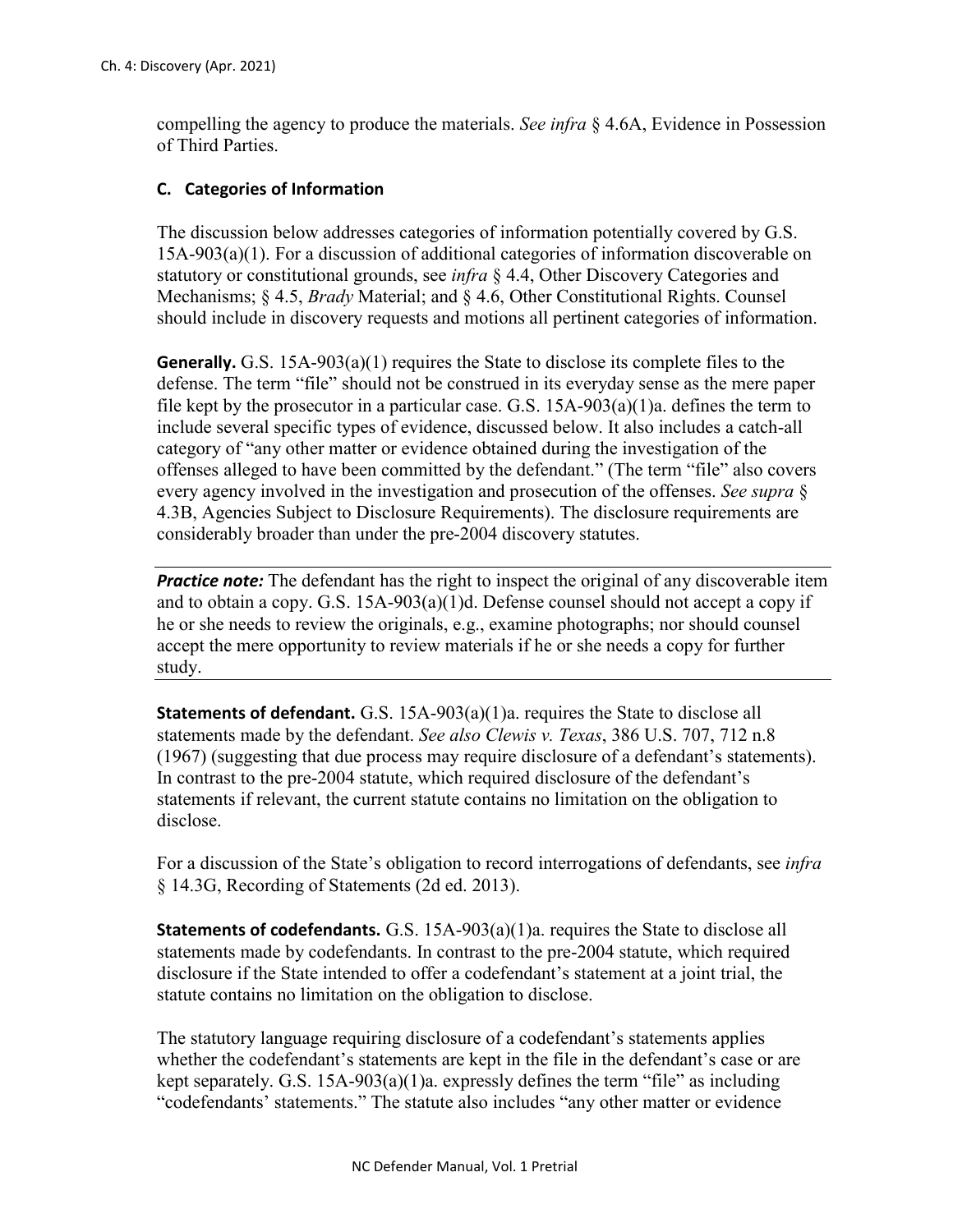obtained during the investigation of the offenses alleged to have been committed by the defendant," which presumably includes statements of codefendants obtained in the investigation of the defendant. (G.S. 15A-927(c)(3) continues to authorize the court to order the prosecutor to disclose the statements of all defendants in ruling on an objection to joinder or on a motion to sever; while the State has the general obligation to disclose such statements, a hearing on joinder or severance may provide additional discovery opportunities. *See infra* § 6.2, Joinder and Severance of Defendants.)

**Written or recorded statements of witnesses.** G.S. 15A-903(a)(1)a. requires the State to disclose all statements made by witnesses. The statute contains no limitation on this obligation, in contrast to the pre-2004 statute, which required disclosure of witness statements only after the witness testified and only if the statement met certain formal requirements (for example, the statement was signed or otherwise adopted or approved by the witness). The current statutes require the State to turn over, as part of pretrial discovery, any writing or recording evidencing a witness's statement. *See State v. Shannon*, 182 N.C. App. 350 (2007) (trial court committed prejudicial error by denying discovery motion for notes of pretrial conversations between prosecutor's office and witnesses; General Assembly intended to eliminate more formal requirements for witness statements by completely omitting such language from revised statute), *superseded by statute in part on other grounds as recognized in State v. Zamora-Ramos*, 190 N.C. App. 420 (2008) (recognizing that discovery statutes, as amended, do not require prosecutor to reduce to writing oral witness statements if the statements do not significantly differ from previous statements given to law enforcement [court does not question holding of *Shannon* about elimination of formal requirements for witness statements]); *accord State v. Milligan*, 192 N.C. App. 677 (2008) (prosecutor's notes of witness interview were discoverable); *see also Palermo v. United States*, 360 U.S. 343, 362 (1959) (Brennan, J., concurring) (right to witness's statement rests in part on confrontation and compulsory process rights in Sixth Amendment).

The State also must disclose witness statements it may use for impeachment of defense witnesses. *See State v. Tuck*, 191 N.C. App. 768, 772–73 (2008) (holding that such statements are part of State's "file" and must be disclosed).

That notes and other materials reflect statements by witnesses and are therefore discoverable does not necessarily mean that the statements are admissible against the witness. *See Milligan*, 192 N.C. App. 677, 680–81 (defense counsel could ask witness on cross-examination whether she made certain statements but could not impeach witness with prosecutor's notes of witness's statements, which were not signed or adopted by witness; court also holds that trial court did not err in precluding defense counsel from calling prosecutor as witness and offering notes, apparently on the ground that the notes constituted extrinsic evidence on a collateral matter).

*Practice note:* To determine whether the prosecution has disclosed the statements of a witness who testifies at trial, defense counsel may cross-examine the witness or request a voir dire outside the presence of the jury. Counsel also may ask the court to order the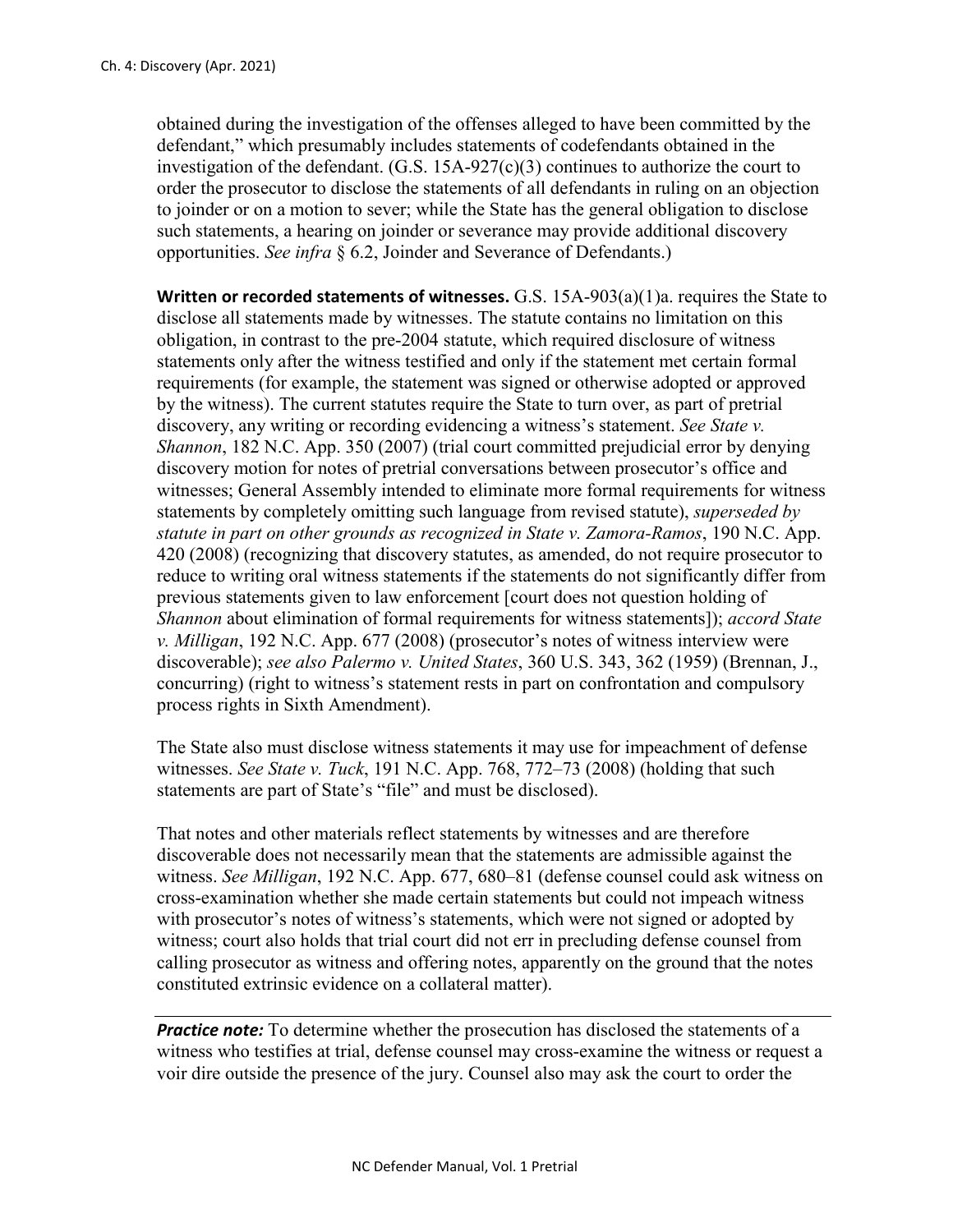witness to turn over any materials he or she reviewed before taking the stand. *See* N.C. R. EVID. 612(b).

**Oral statements of witnesses.** G.S. 15A-903(a)(1)c. requires the State to reduce all oral statements made by witnesses to written or recorded form and disclose them to the defendant except in limited circumstances, described below. This obligation is broader than under the pre-2004 discovery statutes, which required the State to disclose oral statements of the defendant and codefendants only.

The State meets its discovery obligation by providing to the defense the substance of oral statements made by witnesses. *State v. Rainey*, 198 N.C. App. 427, 438–39 (2009) (court of appeals notes that G.S. 15A-903 does not have an express substance requirement in its current form, but "case law continues to use a form of the substance requirement for determining the sufficiency of disclosures to a defendant"); *State v. Zamora-Ramos*, 190 N.C. App. 420 (2008) (State met its obligation to provide oral statements of informant to defense by providing reports from the dates of each offense, which included notations of officer's meetings with informant after each controlled buy and summary of information told to officer during each meeting). *But cf. State v. Dorman*, 225 N.C. App. 599 (2013) (holding that discovery statutes did not require State to document and disclose conversations between police, prosecutor's office, other agencies, and the victim's family regarding return of victim's remains to family [decision appears to be inconsistent with statutory requirement and cases interpreting it and may be limited to circumstances of case]).

G.S. 15A-903(a)(1)c. exempts oral statements made to a prosecuting attorney outside an officer's presence if they do not contain significantly new or different information than the witness's prior statements. *See also State v. Small*, 201 N.C. App. 331 (2009) (State did not violate discovery statute by failing to disclose victim's pretrial statement to prosecutor where State disclosed victim's statement to officers, given on the night of the offense, and victim's subsequent statement to prosecutor did not contain significantly new or different information).

*Practice note:* The statute does not require the State to provide a description of the facts and circumstances surrounding a witness's statement. *State v. Rainey*, 198 N.C. App. 427, 438. *But see infra* § 14.4B, Statutory Requirements for Lineups (2d ed. 2013) (describing documentation that law enforcement must keep of lineups); *see also State v. Hall*, 134 N.C. App. 417 (1999) (hypnotically refreshed testimony is inadmissible, but witness may testify to facts he or she recounted before being hypnotized; State must disclose whether witness had been hypnotized before witness testifies).

If the State fails to provide sufficient context for counsel to understand the statement for example, the State discloses a statement made by a witness without providing information about the circumstances of the conversation—counsel should consider filing a motion to compel the additional information. *Rainey*, 198 N.C. App. 427, 438 ("purpose of discovery under our statutes is to protect the defendant from unfair surprise by the introduction of evidence he cannot anticipate" (citation omitted)); *State v.*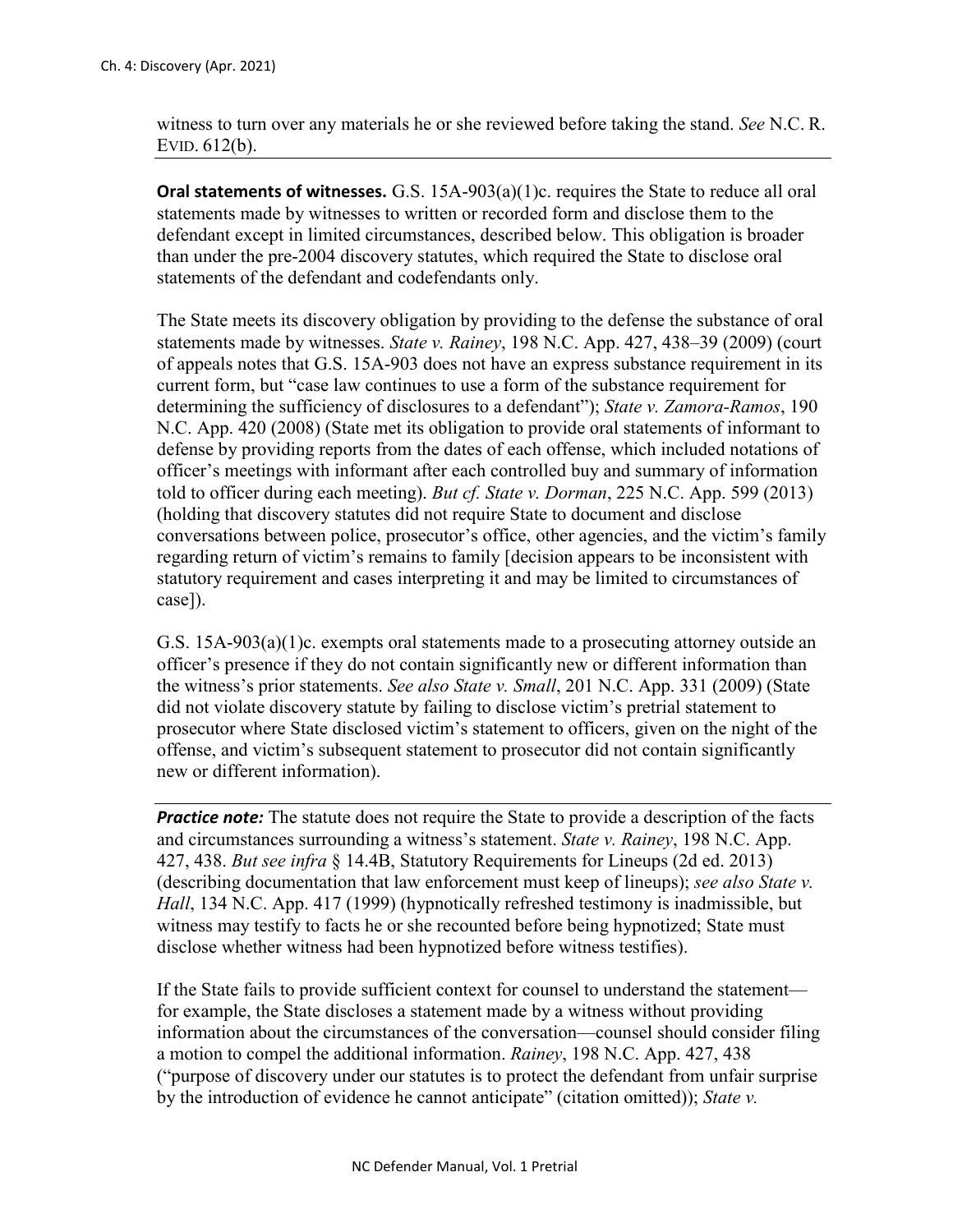*Patterson*, 335 N.C. 437 (1994) (under previous version of discovery statute, under which State was required to disclose substance of defendant's oral statements, prosecution violated statute by first producing written statement made by defendant to officer and later producing defendant's oral statement without disclosing that statement was made to officer at time of written statement); *see also supra* § 4.1C, Court's Inherent Authority (discussing authority to compel disclosure if not prohibited by discovery statutes).

**Investigating officer's notes.** The State must disclose any notes made by investigating law-enforcement officers. This item is specifically identified as discoverable in G.S. 15A- $903(a)(1)a$ . An officer's report, prepared from his or her notes, is not a substitute for the notes themselves. *See State v. Icard,* 190 N.C. App. 76, 87 (2008) (State conceded that failure to turn over officer's handwritten notes violated discovery requirements), *aff'd in part and rev'd in part on other grounds*, 363 N.C. 303 (2009).

The specific inclusion of officer's notes in the discovery statute suggests that the State must preserve the notes for production. *See also* G.S. 15A-903(c) (requiring law enforcement agencies to provide the prosecutor with their complete files); G.S. 15A-501(6) (to same effect); *United States v. Harris*, 543 F.2d 1247 (9th Cir. 1976) (recognizing under narrower federal discovery rules that officers must preserve rough notes); *United States v. Harrison*, 524 F.2d 421 (D.C. Cir. 1975) (to same effect). To be safe, counsel should file a motion to preserve early in the case. *See supra* § 4.2C, Preserving Evidence for Discovery.

**Results of tests and examinations and underlying data.** G.S. 15A-903(a)(1)a. requires the State to disclose the results of all tests and examinations. *See also* G.S. 15A-267(a)(1) (right to DNA analysis [discussed *infra* in § 4.4F, Biological Evidence]).

As amended in 2011, the statute explicitly requires the State to produce, in addition to the test or examination results, "all other data, calculations, or writings of any kind . . ., including but not limited to, preliminary test or screening results and bench notes." If the State cannot provide the underlying data, the court may order the State to retest the evidence. *State v. Canady*, 355 N.C. 242, 253–54 (2002).

The requirement to produce underlying data is consistent with earlier cases, which recognized that the defendant has the right not only to conclusory reports but also to any tests performed, procedures used, calculations and notes, and other data underlying the report. *State v. Cunningham*, 108 N.C. App. 185 (1992) (defendant has right to data underlying lab report on controlled substance); *accord State v. Dunn*, 154 N.C. App. 1 (2002) (relying on *Cunningham* and interpreting former G.S. 15A-903 as requiring that State disclose information pertaining to laboratory protocols, false positive results, quality control and assurance, and lab proficiency tests in drug prosecution); *cf. State v. Fair*, 164 N.C. App. 770 (2004) (finding under former G.S. 15A-903 that defendant was entitled to data collection procedures and manner in which tests were performed but that State did not have obligation to provide information about peer review of the testing procedure, whether the procedure had been submitted to scrutiny of scientific community, or is generally accepted in scientific community).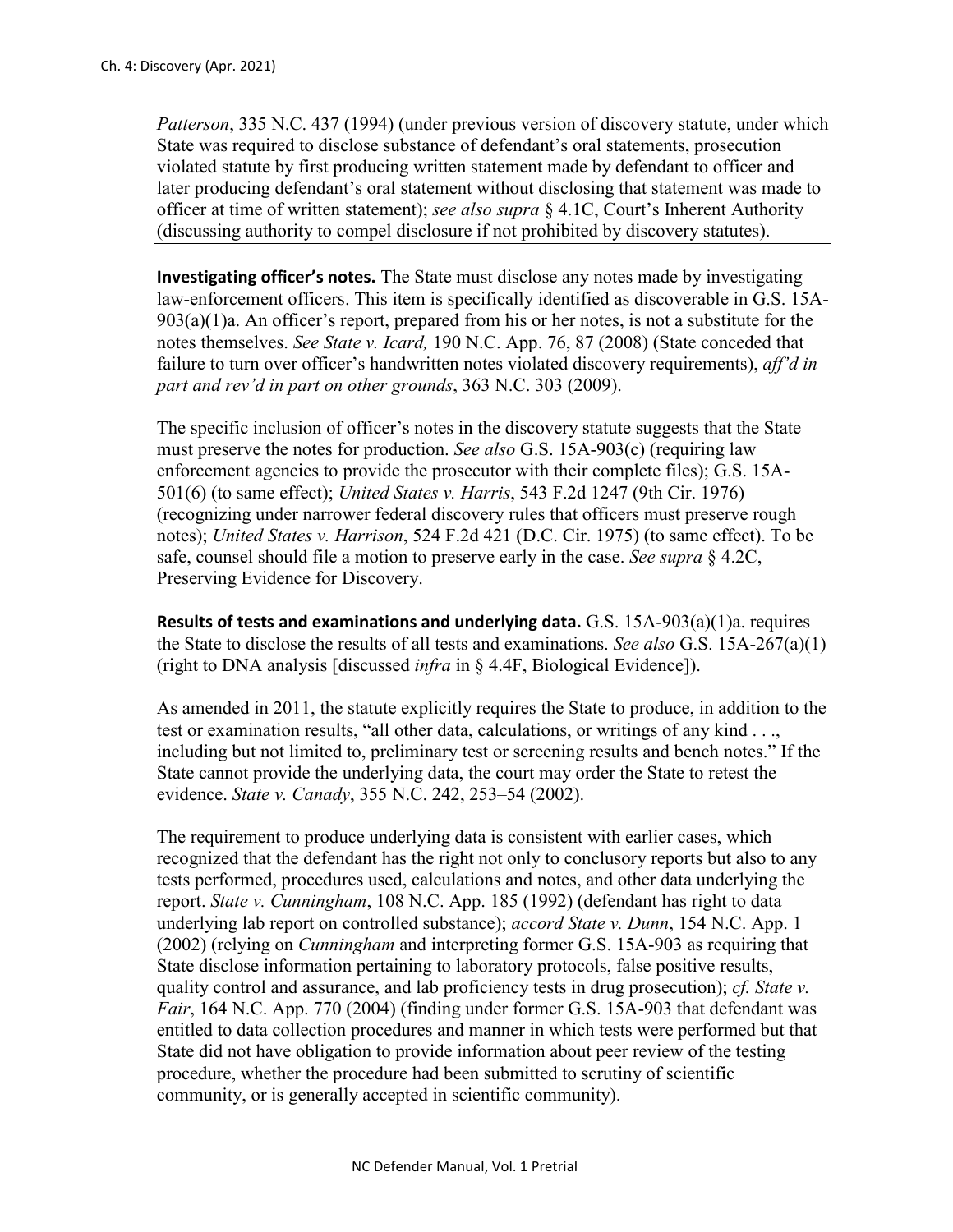A defendant's right to underlying data and information also rests on the Law of the Land Clause (article 1, section 19) of the North Carolina Constitution. *Cunningham*, 108 N.C. App. 185, 195–96 (recognizing state constitutional right so that defendant is in position to meet scientific evidence; ultimate test results did not "enable defendant's counsel to determine what tests were performed and whether the testing was appropriate, or to become familiar with the test procedures"); *see also State v. Canady*, 355 N.C. 242, 253– 54 (2002) (relying in part on N.C. Const., art. 1, sec. 19 and 23, in finding that trial court erred in allowing an expert for State to testify without allowing defendant an opportunity to examine the expert's testing procedure and data).

In cases decided under the former discovery statute, the defendant was not entitled to polygraph tests and results. *See State v. Brewington*, 352 N.C. 489 (2000) (finding that polygraph did not fall into category of physical or mental examinations discoverable under pre-2004 discovery statute); *accord State v. Allen*, 222 N.C. App. 707 (2012) (reaching same conclusion under pre-2004 statute, which court found applicable because discovery hearing was held in 1999). Polygraphs also have been found not to constitute *Brady* material. *Wood v. Bartholomew*, 516 U.S. 1 (1995). Under the current discovery statute, the defendant should be entitled to polygraph tests and results, either because they constitute tests or examinations under the statute or because they are part of the file in the investigation of the case.

If the State intends to call an expert to testify to the results of a test or examination, the State must provide the defense with a written report of the expert's opinion. *See infra* § 4.3D, Notice of Witnesses and Preparation of Reports.

**Practice note:** Under the former statute, a defendant may have needed to make a specific motion, sometimes called a *Cunningham* motion, asking specifically for both the test results or reports and the underlying data. Such a motion is not required under the current statute, which expressly requires the State to produce underlying data. If, however, counsel believes that the State has not produced the required information or counsel wants additional information about tests or examinations, counsel should specifically identify the information in the discovery request and motion. *See generally State v. Payne*, 327 N.C. 194, 201–02 (1990) (finding that discovery motion was not sufficiently explicit to inform either the trial court or the prosecutor that the defendant sought the underlying data). Sample discovery motions for fingerprint evidence, including underlying data, and other requests for laboratory testing data can be found on IDS's [Forensic Resources website.](https://forensicresources.org/view-resources/motions-and-briefs/)

**Physical evidence.** The defendant has the right, with appropriate safeguards, to inspect, examine, and test any physical evidence or sample. *See* G.S. 15A-903(a)(1)d.; *see also*  G.S. 15A-267(a)(2), (3) (right to certain biological material and complete inventory of physical evidence [discussed *infra* in § 4.4F, Biological Evidence]).

In addition to the statutory right to test evidence, a defendant has a due process right to "examine a piece of critical evidence whose nature is subject to varying expert opinion." *State v. Jones*, 85 N.C. App. 56, 65 (1987) (citation omitted). In drug cases, this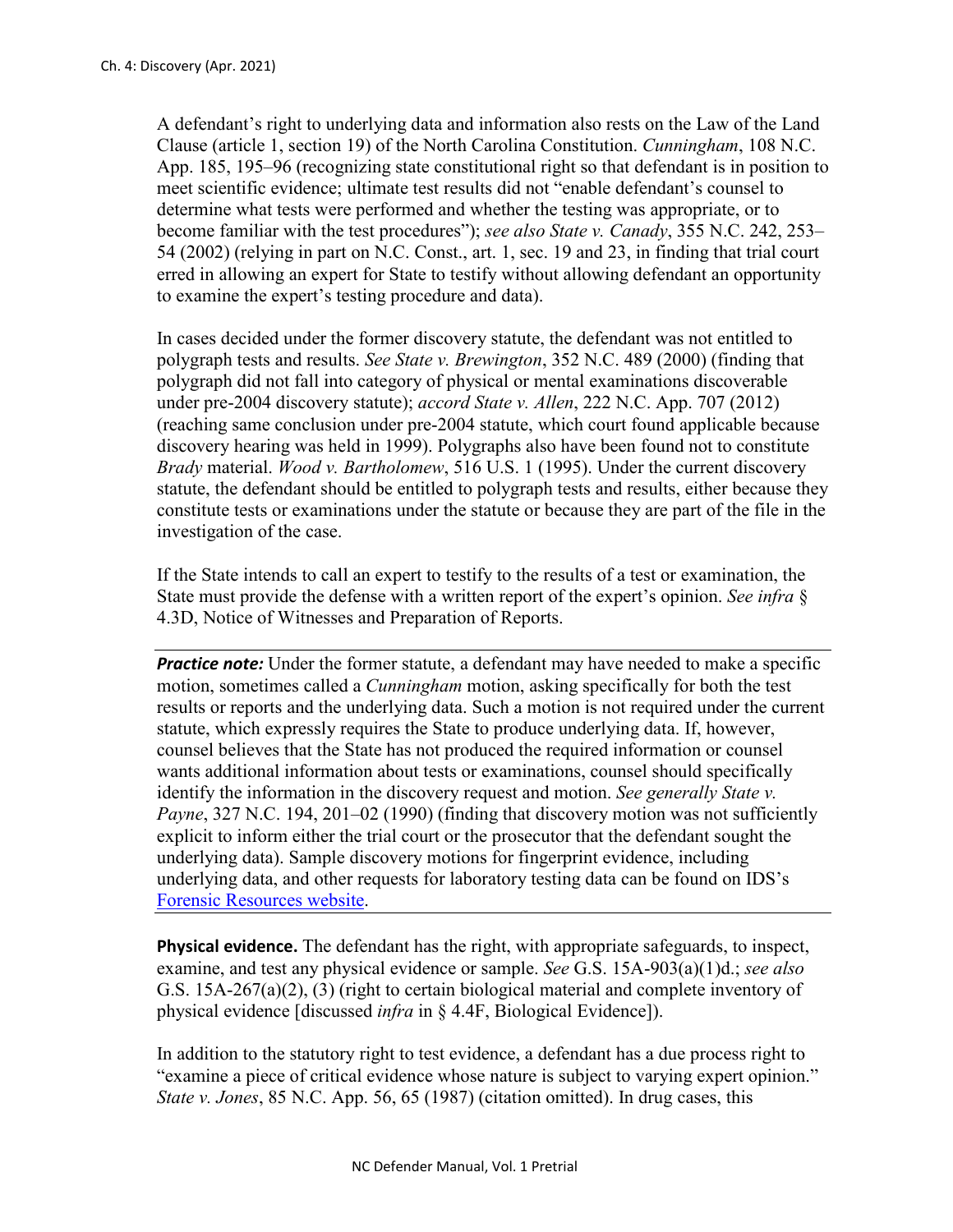requirement means that the defendant has a constitutional as well as statutory right to conduct an independent chemical analysis of controlled substances. *Id.* Defense counsel should file a motion to preserve if he or she believes that the State may destroy evidence or use it up in testing. *See supra* § 4.2C, Preserving Evidence for Discovery.

Although the defendant has the right to inspect, examine, and test any physical evidence or sample in the State's file, the State may not have an obligation to seek out particular evidence for testing or perform any particular test. The North Carolina courts have held, for example, that defendants do not have a *constitutional* right to require the State to conduct DNA tests on evidence at the defendant's request. *See State v. Wright*, 210 N.C. App. 52 (2011) (defendant not entitled to a new trial when SBI Crime Lab tested only DNA from toboggan found at crime scene and not hair and fiber lifts; defendant did not argue that State failed to make the lifts available for testing, and one of defendant's previous attorneys requested and received an independent test of the toboggan; no constitutional duty to perform particular tests on evidence); *State v. Ryals*, 179 N.C. App. 733 (2006) (court finds that former discovery statute did not require State to obtain DNA from State's witness and compare it with DNA from hair found on evidence; court also finds no constitutional duty to perform test).

For DNA testing, the North Carolina General Assembly has now mandated that the State conduct DNA tests of biological evidence collected by the State if the defendant requests testing and meets certain conditions. *See* G.S. 15A-267(c); *see also infra* § 4.4E, Biological Evidence. If the defense wants to conduct its own DNA tests (or for evidence for which the defendant does not have a right to require the State to conduct testing), the defendant may seek funds for an expert to conduct testing of the evidence. *See infra* Ch. 5, Experts and Other Assistance. If the defendant decides not to use the test results at trial, the defendant generally does not have an obligation to disclose the test results to the State. *See infra* "Nontestifying experts" in § 4.8C, Results of Examinations and Tests.

A defendant may have greater difficulty in obtaining physical evidence that the State has not already collected, such as physical samples from a witness. *See infra* § 4.4G, Nontestimonial Identification Orders.

**Crime scenes.** The former discovery statutes explicitly gave defendants the right to inspect crime scenes under the State's control. If a crime scene is under the State's control, crime scenes likely remain subject to inspection and discovery as "physical evidence," discussed immediately above, and as "any other matter or evidence" under the catch-all discovery language in G.S. 15A-903(a)(1)a.

The North Carolina courts also have recognized that the defendant has a constitutional right to inspect a crime scene. *See State v. Brown*, 306 N.C. 151 (1982) (violation of due process to deny defense counsel access to crime scene, which police had secured for an extended period of time).

The State may not have an obligation to preserve a crime scene. *Id.,* 306 N.C. at 164 (stating that its holding that defense has right of access to crime scene should not "be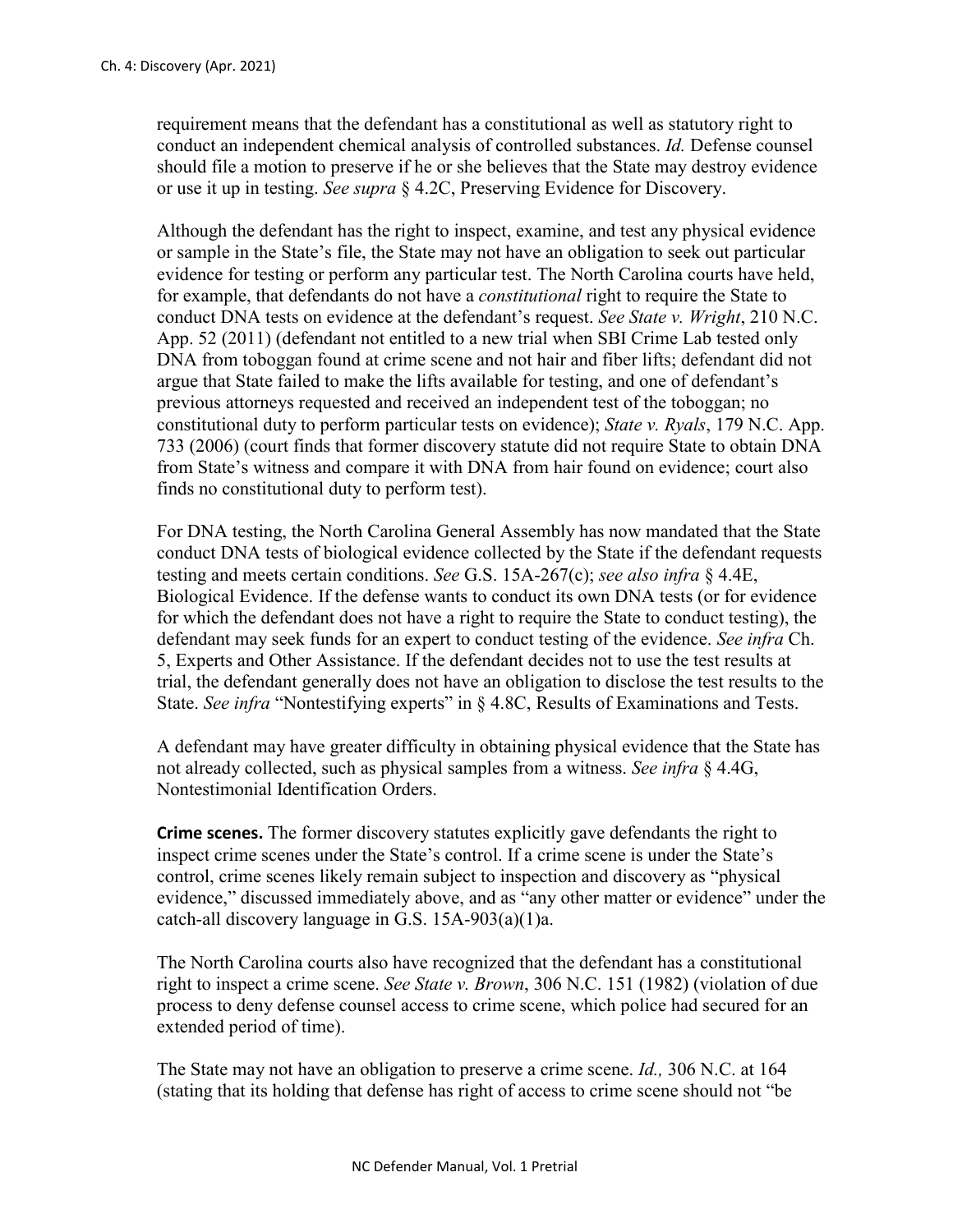construed to mean that police or prosecution have any obligation to preserve a crime scene for the benefit of a defendant's inspection"). Counsel therefore should request access to secured crime scenes and investigate unsecured scenes as early as possible in the case. If counsel cannot obtain access to a crime scene controlled by a third party, counsel may be able to obtain a court order allowing inspection of the scene under appropriate limitations. *See Henshaw v. Commonwealth*, 451 S.E.2d 415 (Va. Ct. App. 1994) (relying on North Carolina Supreme Court's opinion in *Brown* and finding state constitutional right to inspect crime scene controlled by private person—in this instance, apartment of alleged victim in self-defense case); *State v. Lee*, 461 N.W.2d 245 (Minn. Ct. App. 1990) (finding that prosecution had possession or control of premises where it had previously processed premises for evidence and could arrange for similar access by defense; noting that such access was not unduly intrusive), *distinguished and overruled by State v. Lee*, 929 N.W.2d 432 (2019); *United States v. Armstrong*, 621 F.2d 951 (9th Cir. 1980) (noting that court could base order authorizing inspection of third-party premises on its inherent authority).

A sample motion for entry and inspection of the premises of the alleged offense is available in the [Adult Criminal Motions](https://www.ncids.org/adult-criminal-cases/adult-criminal-motions/) section of the IDS website.

**Prior criminal record of defendant and witnesses.** Former G.S. 15A-903 gave defendants the right to their criminal record. Current G.S. 15A-903 does not contain an explicit provision to that effect. However, G.S. 15A-1340.14(f) retains the right, stating that if a defendant in a felony case requests his or her criminal record as part of a discovery request under G.S. 15A-903, the prosecutor must furnish the defendant's prior criminal record within sufficient time to allow the defendant to determine its accuracy. An attorney who has entered an appearance in a criminal case also has the right to obtain the client's criminal history through the Department of Public Safety. G.S. 143B-905(c). Defense attorneys do not have access to the Criminal Information Network (CIN) and must request local law enforcement to run the search. *See State v. Thomas*, 350 N.C. 315, 340 (1999) (upholding trial court's denial of defense motion for access to Police Information Network [predecessor to CIN]; lack of access did not prejudice defendant); *accord State v. Williams*, 355 N.C. 501, 543–44 (2002).

The discovery statutes do not explicitly cover criminal record information of witnesses. *See also State v. Brown*, 306 N.C. 151 (1982) (finding under former discovery statute that State was not obligated to provide criminal records of witnesses). If the State has obtained criminal records, however, they are part of the State's file and must be disclosed to the defense as part of the State's general obligation to disclose its complete files in the case. The State also has an obligation to disclose a witness's criminal record under *Brady*, which requires disclosure of impeachment evidence. *See infra* "Prior convictions and other misconduct" in § 4.5C, Favorable to Defense.

Defense counsel also can obtain a person's North Carolina criminal record through the Automated Criminal/Infractions System (ACIS) or the Court Information Public Records Search (CIPRS), databases of all North Carolina criminal judgments maintained by court clerks. A terminal should be located in all public defender offices in North Carolina.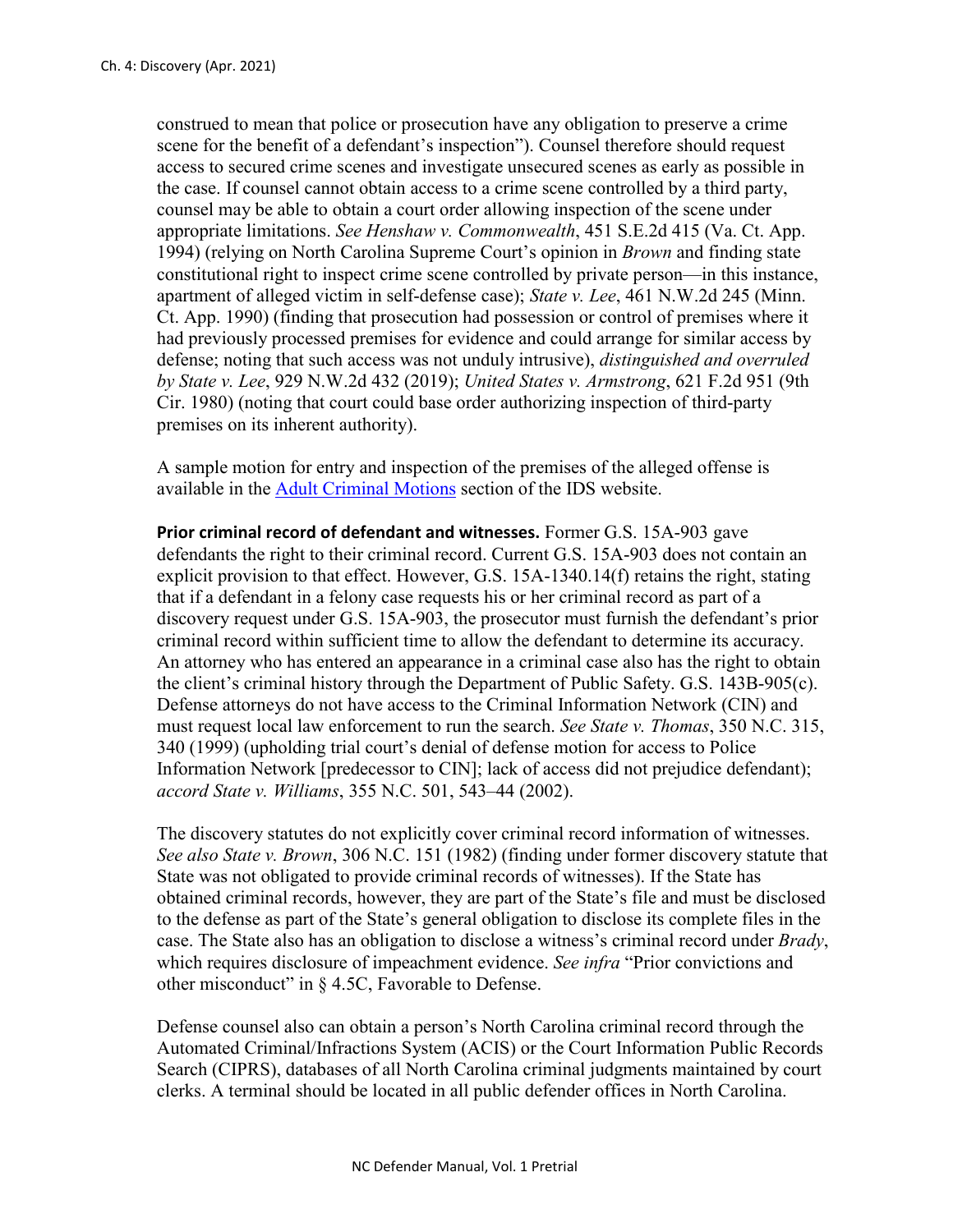Terminals are also located in the clerk of court's office. An attorney who has entered an appearance in a criminal case also has the right to obtain "relevant" information from CIN. G.S. 143B-905(c). Some local agencies may not be willing, however, to run a criminal history search about anyone other than the defendant. (The cases have not specifically addressed whether this statute grants a defendant's attorney a broader right to information.)

## **D. Notice of Witnesses and Preparation of Reports**

**Requirement of request.** The discovery statutes entitle the defendant to notice of the State's witnesses, both expert and lay. As with obtaining discovery of the State's files, the defendant must make a written request for discovery under G.S. 15A-903 and follow up with a written motion if the State does not comply. *See State v. Brown*, 177 N.C. App. 177 (2006) (not error for trial court to allow victim's father to testify although not included on State's witness list where defendant did not make request for witness list; court also holds that although some cases require State to abide by witness list it has provided without written request, State may call witness not on list if it has acted in good faith and defendant is not prejudiced). For a further discussion of the requirement of a request and motion, see *supra* § 4.2D, Requests for Discovery, and § 4.2E, Motions for Discovery.

**Notice of expert witnesses, including report of results of examinations or tests, credentials, opinion, and basis of opinion.** Within a reasonable time before trial, the prosecutor must give notice "of any expert witnesses that the State reasonably expects to call as a witness at trial." Each such witness must prepare and the State must provide to the defendant a report of the results of any examinations or tests conducted by the expert. The State also must provide the expert's credentials, opinion, and underlying basis for that opinion. *See* G.S. 15A-903(a)(2); *see also State v. Cook*, 362 N.C. 285, 292, 294  $(2008)$  (State violated G.S. 15A-903(a)(2) when it gave notice of expert witness five days before trial and provided the witness's report three days before trial; "State's last-minute piecemeal disclosure . . . was not 'within a reasonable time prior to trial'"; trial court abused discretion in denying defendant's request for continuance); *State v. Aguilar-Ocampo*, 219 N.C. App. 417 (2012) (State violated discovery statute by failing to disclose identity of translator and State's intent to offer his testimony; because defendant anticipated testimony and fully cross-examined expert, trial court did not abuse discretion in failing to strike testimony); *State v. Moncree*, 188 N.C. App. 221, 227 (2008) (State violated G.S. 15A-903(a)(2) when SBI agent testified as expert witness concerning substance found in defendant's shoe and State did not notify defendant before trial; although State notified defendant about intent to introduce lab reports for substances found elsewhere during the stop, substance from defendant's shoe was never sent to lab; harmless error because defendant could have anticipated the evidence); *State v. Blankenship*, 178 N.C. App. 351 (2006) (State failed to comply with discovery statutes when it did not provide sufficient notice to defendant that an SBI agent would testify about methamphetamine manufacture; trial court permitted agent to testify, over defendant's objection, as a fact witness, but State tendered agent as an expert and court of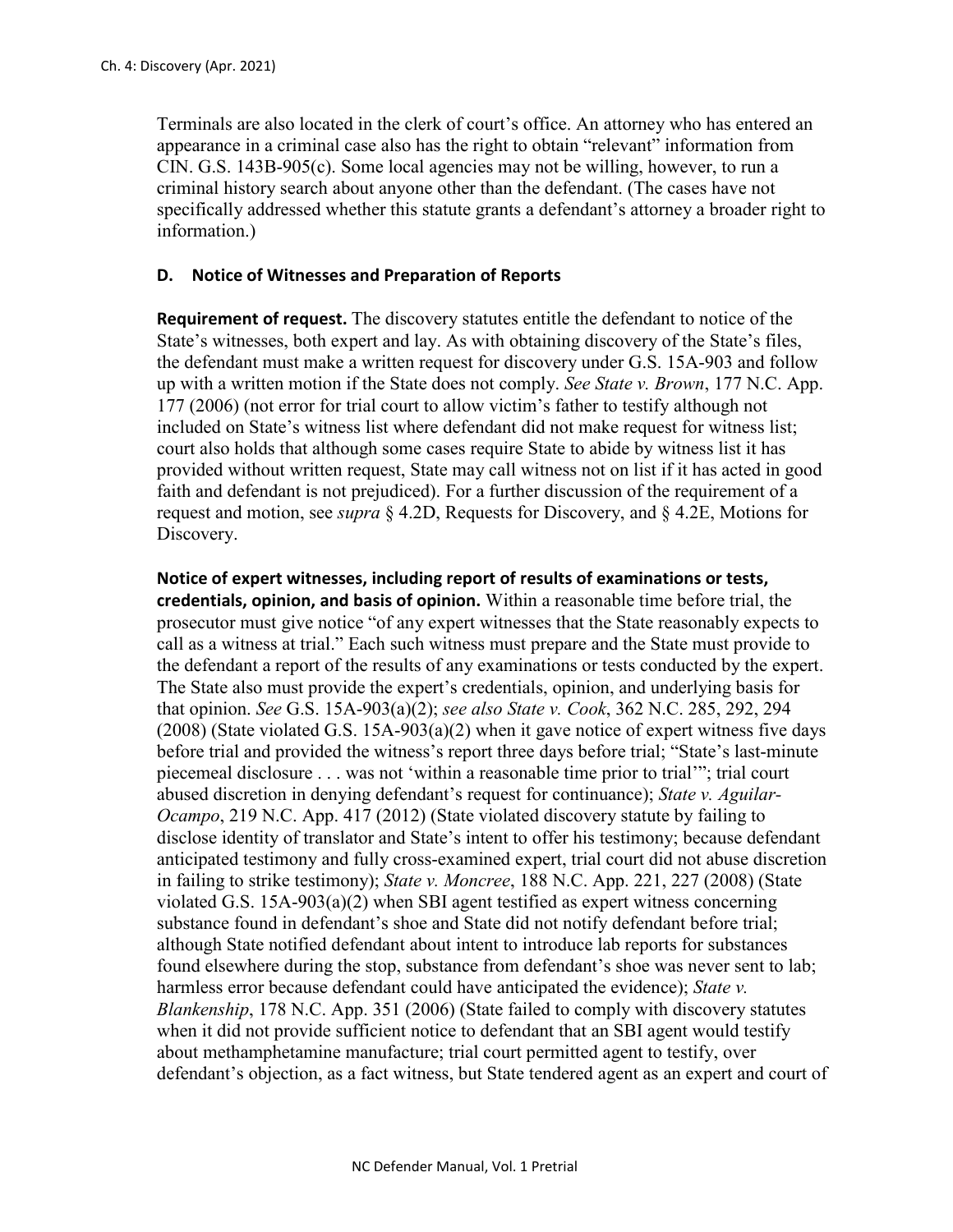appeals held that agent was an expert; trial court should not have allowed testimony and new trial ordered).

**Practice note:** The courts sometimes classify a witness as a lay or fact witness not subject to the expert witness discovery requirements (or the standards for admissibility of expert opinion). *See State v. Hall*, 186 N.C. App. 267, 273 (2007) (distinguishing *Blankenship*, court finds that physician assistant testified as fact witness, not as expert witness). If the testimony depends on specialized training or experience, counsel should argue that the testimony is subject to the standards on notice (and admissibility) of expert testimony under N.C. Evid. R. 702. *Cf.* ROBERT P. MOSTELLER ET AL., NORTH CAROLINA EVIDENTIARY FOUNDATIONS § 10-2(B), at 10-6 (3d ed. 2014) (expressing concern that offering of expert testimony "in lay witness clothing" evades disclosure and reliability requirements for expert testimony). If the testimony constitutes expert opinion, the State must comply with discovery requirements about experts. *See State v. Davis*, 368 N.C. 794 (2016); John Rubin, *[A Rare Opinion on Criminal Discovery in North Carolina](https://nccriminallaw.sog.unc.edu/rare-opinion-criminal-discovery-north-carolina/)*, N.C. CRIM. L., UNC SCH. OF GOV'T BLOG (May 3, 2016) (discussing impact of *Davis*).

Before the 2004 revisions to the discovery statute, trial courts had the discretion to require a party's expert witness to prepare a written report of examinations or tests and provide it to the opposing party if the party intended to call the expert as a witness. *See State v. East*, 345 N.C. 535 (1997). The current statute mandates notice, including preparation of a written report of test and examination results, if a party reasonably expects to call an expert to testify (and the requesting party has complied with the requirements for requesting discovery).

**Notice of other witnesses.** At the beginning of jury selection, the prosecutor must provide the defendant with a list of the names of all other witnesses that the State reasonably expects to call during trial unless the prosecutor certifies in writing and under seal that disclosure may subject the witnesses or others to harm or coercion or another compelling need exists. The court may allow the State to call lay witnesses not included on the list if the State, in good faith, did not reasonably expect to call them. The court also may permit, in the interest of justice, any undisclosed witness to testify. *See* G.S. 15A-903(a)(3); *State v. Brown*, 177 N.C. App. 177 (2006) (relying, in part, on good faith exception to allow State to call witness not on witness list where State was unaware of witness until witness approached State on morning of trial and on voir dire witness confirmed State's representation).

If the defendant has given notice of an alibi defense and disclosed the identity of its alibi witnesses, the court may order on a showing of good cause that the State disclose any rebuttal alibi witnesses no later than one week before trial unless the parties and court agree to different time frames. G.S. 15A-905(c)(1)a.; *see also infra* § 4.8E, Defenses.

Before the 2004 revisions, trial courts had the discretion to require the parties to disclose their witnesses during jury selection. *See, e.g., State v. Godwin*, 336 N.C. 499 (1994). The current statute makes disclosure mandatory (assuming the requesting party has complied with the requirements for requesting discovery).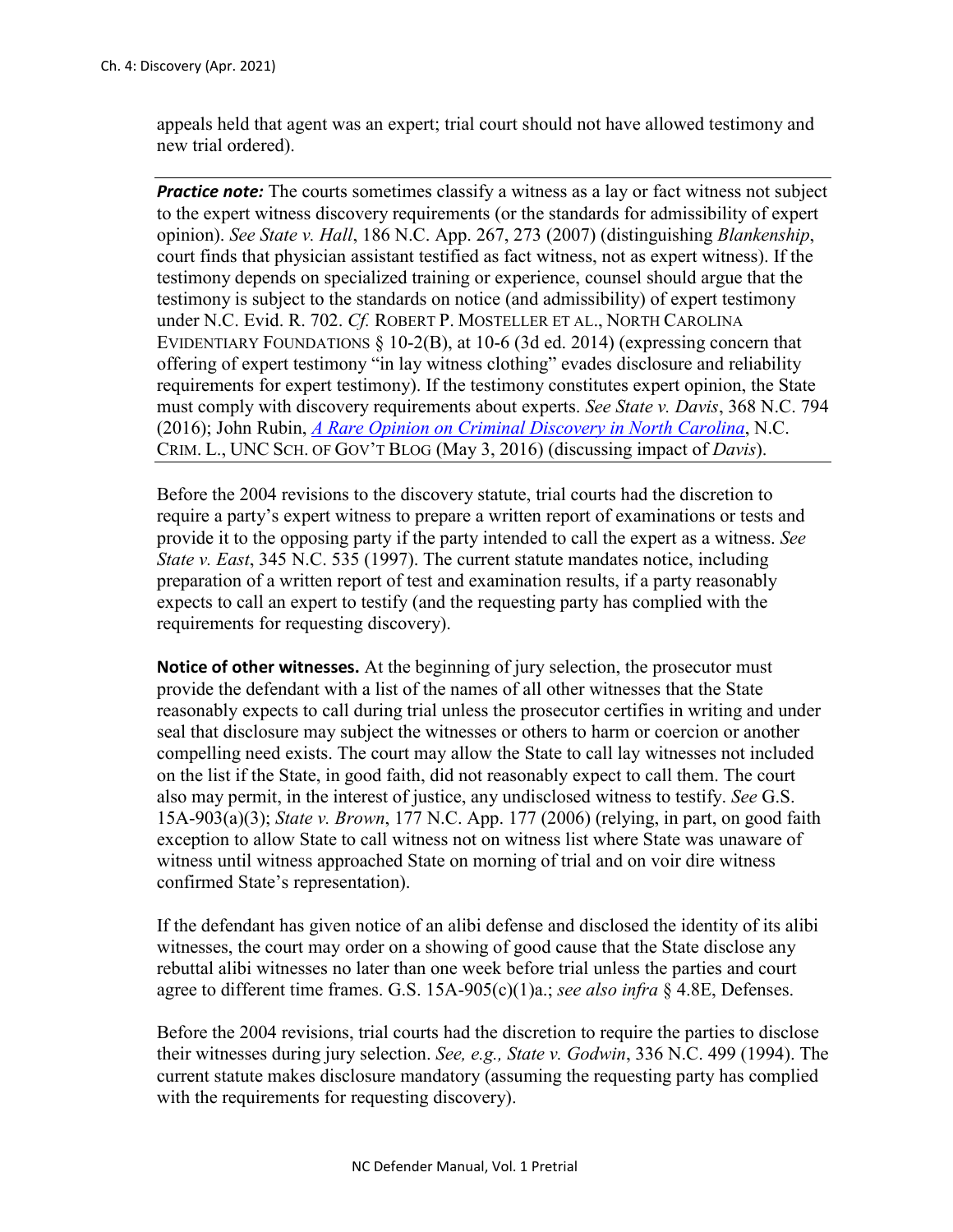### **E. Work Product and Other Exceptions**

G.S. 15A-904 limits the discovery obligations of the prosecution in specified respects. Subsection (c) of G.S. 15A-904 makes clear that the statutory limits do not override the State's duty to comply with federal or state constitutional disclosure requirements.

**Prosecutor work product.** G.S. 15A-904(a) provides that the State is not required to disclose to the defendant "written materials drafted by the prosecuting attorney or the prosecuting attorney's legal staff for their own use at trial, including witness examinations, voir dire questions, opening statements, and closing arguments." *Id.* The State also is not required to disclose legal research, records, correspondence, reports, memoranda, or trial preparation interview notes prepared by the prosecuting attorney or by the prosecuting attorney's legal staff if such documents contain the opinions, theories, strategies, or conclusions of the prosecuting attorney or legal staff. *Id.* This formulation of "work product" is considerably narrower than the former statute's provisions. The rationale for the change is as follows.

The attorney work-product doctrine is "designed to protect the mental processes of the attorney from outside interference and provide a privileged area in which he can analyze and prepare his client's case." *State v. Hardy*, 293 N.C. 105, 126 (1977). At its broadest, the doctrine has been interpreted as protecting information collected by an attorney and his or her agents in preparing the case, including witness statements and other factual information. *See Hickman v. Taylor*, 329 U.S. 495 (1947) (discussing doctrine in civil cases). At its core, however, the doctrine is concerned with protecting the attorney's mental impressions, opinions, conclusions, theories, and strategies. *See Hardy*, 293 N.C. 105, 126. Former G.S. 15A-904 reflected the broader version of the work-product doctrine, although the statute did not specifically mention the term. *Id.* (discussing statute and doctrine). It allowed the State to withhold from the defendant internal documents made by the prosecutor, law enforcement, or others acting on the State's behalf in investigating or prosecuting the case unless the documents fell within certain discoverable categories (for example, a document contained the defendant's statement).

Current G.S. 15A-904 reflects the narrower version of the doctrine. It continues to protect the prosecuting attorney's mental processes while allowing the defendant access to factual information collected by the State. The revised statute provides that the State may withhold written materials drafted by the prosecuting attorney or legal staff for their own use at trial, such as opening statements and witness examinations, which inherently contain the prosecuting attorney's mental processes; and legal research, records, correspondence, memoranda, and trial preparation notes to the extent they reflect such mental processes. The current statute does not protect materials prepared by non-legal staff or by personnel not employed by the prosecutor's office, such as law-enforcement officers. It also does not protect evidence or information obtained by a prosecutor's office. For example, interview notes reflecting a witness's statements, whether prepared by a law-enforcement officer or a member of the prosecutor's office, are not protected under the work-product provision; however, interview notes made by prosecutors or legal staff reflecting their theories, strategies, and the like are protected.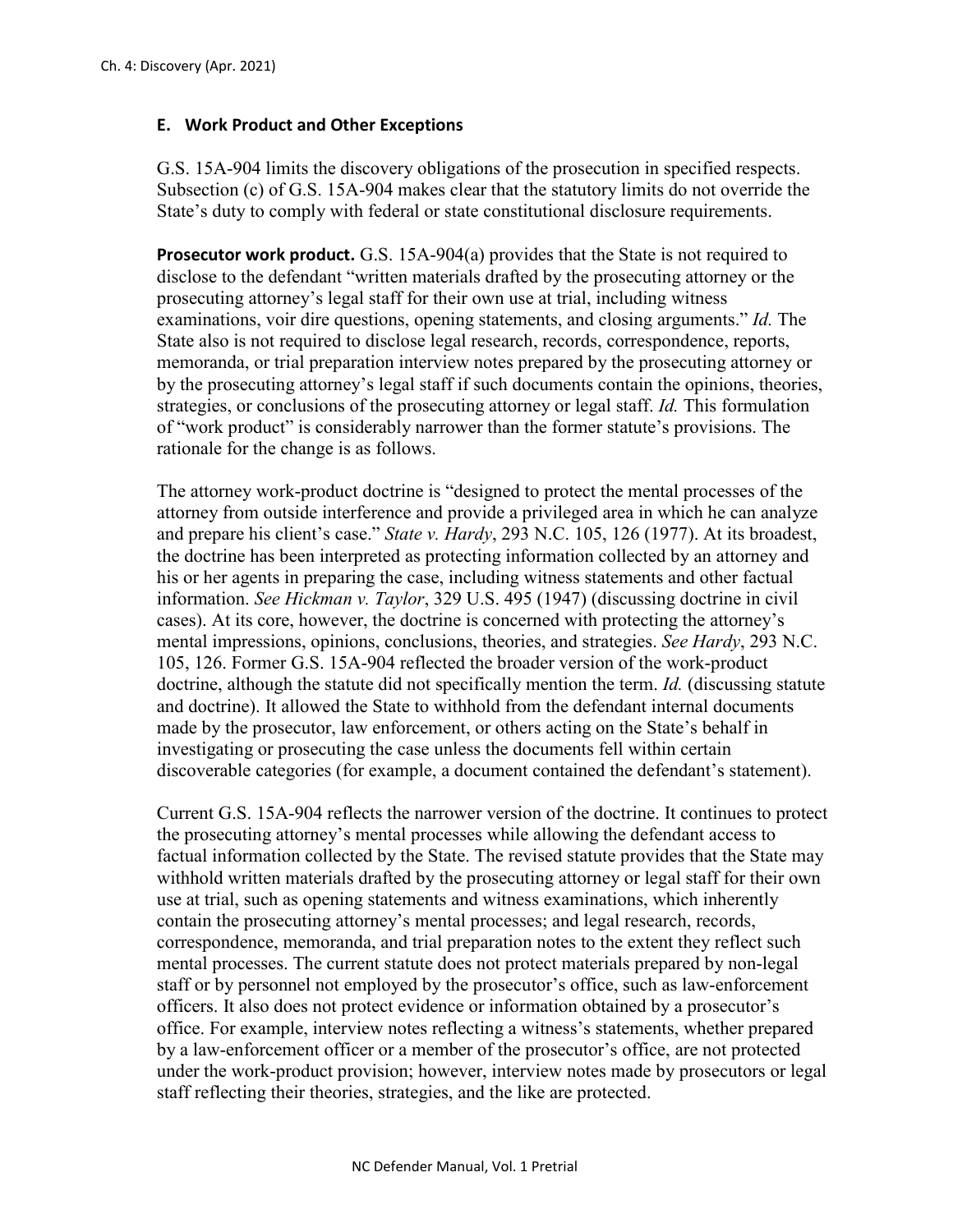Cases interpreting the current version of G.S. 15A-904 reflect the narrower scope of the statute. *See State v. Shannon*, 182 N.C. App. 350, 361–62 (2007) (recognizing narrow scope of statute), *superseded by statute in part on other grounds as recognized in State v. Zamora-Ramos*, 190 N.C. App. 420 (2008) (recognizing that discovery statutes, as amended, do not require prosecutor to reduce to writing oral witness statements if the statements do not significantly differ from previous statements given to law enforcement [court does not question holding of *Shannon* about narrower scope of work product protection]).

Work product principles are not the same throughout criminal proceedings. Protections for the defendant's "work product" are considerably broader. *See infra* § 4.8, Prosecution's Discovery Rights. In post-conviction proceedings, there is no protection for a prosecutor's work product related to the investigation and prosecution of the case. *See supra* § 4.1F, Postconviction Proceedings.

*Practice note:* If the trial court finds that materials are work product and are not discoverable, defense counsel must confirm that the materials are placed under seal and included as part of the record on appeal. *See State v. Hall*, 187 N.C. App. 308 (2007) (prosecutor prepared work product inventory and filed it with trial court; in finding that materials were not discoverable, trial court stated that it would place materials under seal for appellate review, but materials were not made part of the record and court of appeals rejected defendant's argument for that reason alone).

**Confidential informants.** Under 2007 amendments to the discovery law, the State is not required to disclose the identity of a confidential informant unless otherwise required by law. G.S. 15A-904(a1). The amended statute does not require the State to obtain a protective order to withhold the identity of a confidential informant. *See State v. Leyva*, 181 N.C. App. 491, 496 (2007) (State did not request a protective order because the discovery statutes did not require the State to disclose information about a confidential informant, who was not testifying at trial). A defendant may have a constitutional and statutory right in some circumstances to disclosure of an informant's identity. *See infra* § 4.6D, Identity of Informants.

Under a former provision of the discovery statute, the State could withhold a statement of the defendant to a confidential informant if the informant's identity was a prosecution secret, the informant was not going to testify for the prosecution, and the statement was not exculpatory. If the State withheld a statement on that ground, the informant could not testify at trial. *See State v. Batchelor*, 157 N.C. App. 421 (2003). The current statute does not contain any exception for statements to confidential informants. Accordingly, the State would appear to need a protective order to withhold such statements (presumably on the ground that disclosure of the statements would disclose the informant's identity) and also could not call the informant to testify at trial.

**Personal identifying information of witnesses.** Under 2007 amendments to the discovery law, the State is not required to provide a witness's personal identifying information other than the witness's name, address, date of birth, and published phone